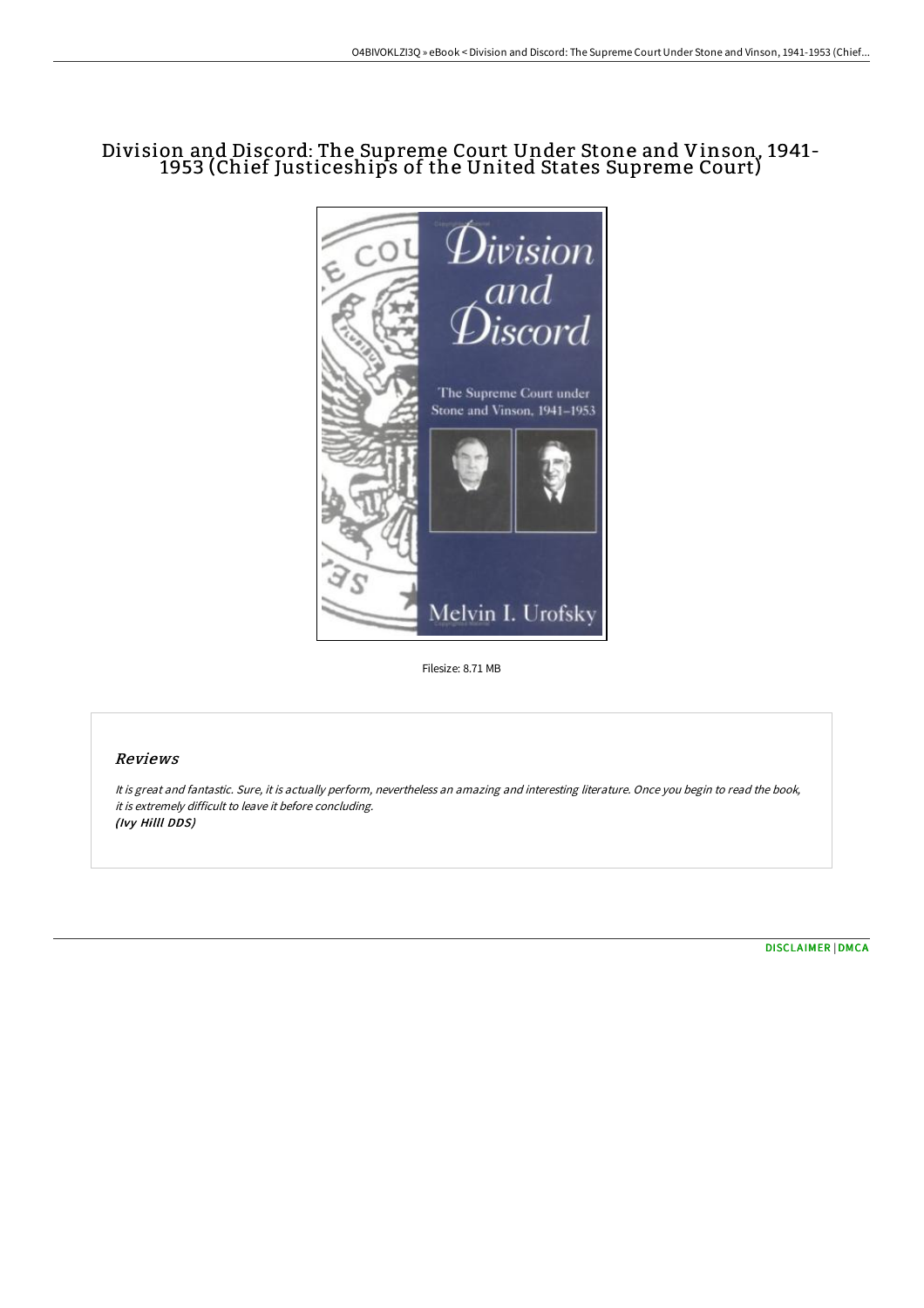## DIVISION AND DISCORD: THE SUPREME COURT UNDER STONE AND VINSON, 1941-1953 (CHIEF JUSTICESHIPS OF THE UNITED STATES SUPREME COURT)



To save Division and Discord: The Supreme Court Under Stone and Vinson, 1941-1953 (Chief Justiceships of the United States Supreme Court) eBook, remember to follow the web link listed below and download the document or have accessibility to other information which might be highly relevant to DIVISION AND DISCORD: THE SUPREME COURT UNDER STONE AND VINSON, 1941-1953 (CHIEF JUSTICESHIPS OF THE UNITED STATES SUPREME COURT) book.

University of South Carolina Press, 1999. Paperback. Book Condition: New. Remainder mark on edge. Limited mild surface wear.